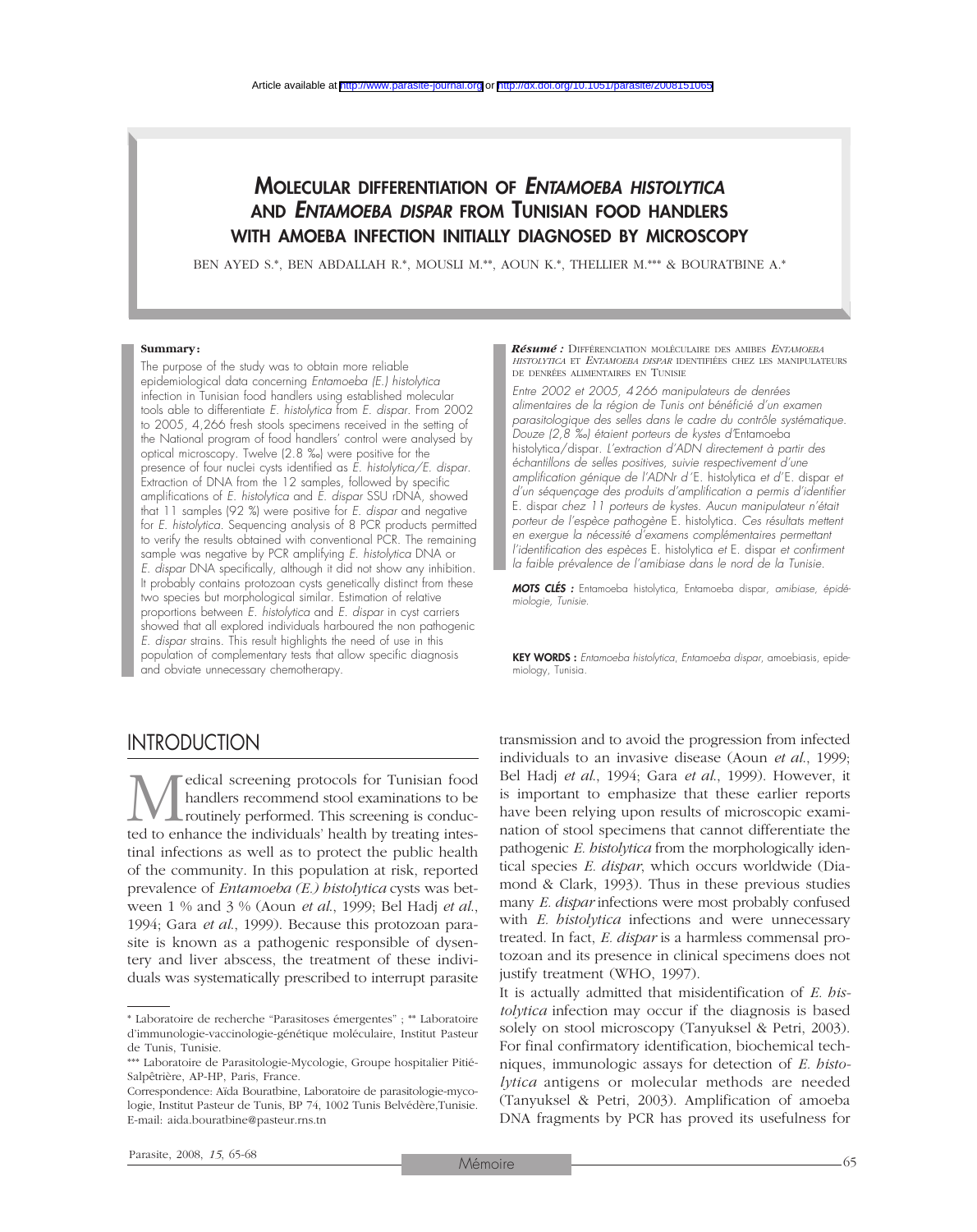differential detection of *E histolytica* and *E. dispar* directly from stool samples (Acuna-Soto *et al*., 1993; Clark & Diamond, 1992). Moreover, this PCR-based approach is suitable for molecular epidemiological studies, which have been strongly encouraged by the WHO (1997). The purpose of this study is to obtain more reliable and correct epidemiological data concerning *E. histolytica* infection in Tunisian food handlers using established molecular tools.

# MATERIAL AND METHODS

### STOOL SAMPLES

From 2002 to 2005, 4,266 fresh stools specimen<br>were received for parasitic analysis in the setting<br>of the National program of food handlers' control.<br>All individuals were young adults, mostly males, worwere received for parasitic analysis in the setting of the National program of food handlers' control. All individuals were young adults, mostly males, working in the city of Tunis. Stool analyses were prescribed in the setting of medical screening.

#### PARASITIC ANALYSIS

Microscopic examination was carried out both on direct wet preparations and on sediments obtained after formalin-ethyl acetate concentration (Golvan, 1990). To make a final diagnostic of protozoa species, a subsequent staining with Lugol's iodine solution was done (Golvan, 1990). Every time cysts of *E. histolytica/E. dispar* were identified, a part of the stool was apportioned in eppendorf tubes and stored frozen for further analyses.

### DNA EXTRACTION

DNA was extracted from samples using the QIAamp DNA Stool miniKit (Qiagen Inc, Germany) according to manufacturer's recommendations, using approximately 200 mg of partly thawed stools for the first buffer step. Extracted DNA was used immediately for PCR assays or frozen at –20° C until analysed.

### PCR AMPLIFICATIONS

Conventional PCR amplifications were used according to Gonin & Trudel (2003). The target for PCR was a small region (135 bp) of the small subunit ribosomal RNA gene (SSU rDNA) located on an episomal plasmid and present at approximately 200 copies per cell (Clark & Diamond, 1991). Specific amplifications of *E. histolytica* and *E. dispar* SSU rDNA were performed using two different forward primers which cover a region with six mismatches between the two species (Clark & Diamond, 1991). Forward primers were EH1 (5'- GTACAAAATGGCCAATTCATTCAATG-3') and ED1 (5'- TACAAAGTGGCCAATTTATGTAAGTA-3') respectively (Gonin & Trudel, 2003). The same reverse primer EHD2 (5'-ACTACCAACTGATTGATAGATCAG-3') targeted a conserved site within the two species (Gonin & Trudel, 2003). PCR amplifications were carried out in 50 µl volumes using a 50 µM concentration of each dNTP,  $2 \text{ mM MgCl}_2$ ,  $20 \text{ pmol of primers}$ ,  $1 \text{ X HotStar}$ *Taq* 10 X buffer, 5 U of HotStar *Taq* DNA polymerase (Roche, USA) and 5 µl of DNA. Cycling conditions were as follows: 15 min incubation at 94° C followed by 40 cycles consisting of 30 s at 94° C, 60 s at 51° C, and 40 s at 72°C, with a final 5 min elongation at 72°C. Detection of PCR products was performed conventionally on an ethidium bromide-stained 2 % agarose gel in  $1 \times$  TAE (Tris-acetate-EDTA). Two DNA samples testing positive for each species were used as positive controls. Cyst-positive samples in which no specific DNA was amplified were checked for inhibition by spiking these samples with 1 ml of positive control (Verweij *et al.*, 2000).

### DNA SEQUENCING ANALYSIS

At least, one DNA amplicon per samples with *E. histolytica* or *E. dispar* infection was sequenced. PCR products were purified using GenElute™ Cleanup kit (Sigma, USA). Sequencing reactions were performed directly on the amplification products using ABI PRISM 377 DNA sequencer (Applied Bio system). The sequence was aligned with deposited sequences of *E. histolytica* and *E. dispar* SSU rDNA (*E. histolytica*, GenBank accession no. X56991; *E. dispar*, GenBank accession no. Z49256) to validate these DNAs as being of *E. histolytica* or *E. dispar* origin.

### RESULTS

mong 4,266 stool samples analysed by optical<br>microscopy, only 12 (2.8 ‰) were positive for<br>the presence of four nuclei cysts identified as<br>E. bistolytica/E. dispar. In these 12 samples, an associamicroscopy, only 12 (2.8 ‰) were positive for the presence of four nuclei cysts identified as *E. histolytica*/*E. dispar*. In these 12 samples, an association with cysts of *E. coli* was noted in 10 cases (83 %) (Table I).

Extraction of DNA from the 12 samples followed by PCR showed that 11 samples (92 %) were positive for *E. dispar* (as demonstrated by the amplification of the species-specific fragment of 135 pb) and negative for *E. histolytica* (Fig. 1). The remaining sample was negative by both discriminating PCR (Table I). This latter DNA sample was spiked with *E. histolytica* and *E. dispar* positive controls respectively to check for inhibition. Visualisation of specific amplifications has indicated the absence of PCR inhibitors. Moreover, detection of *E. moshkovskii* by nested PCR, as described by Ali *et al*., has remained negative (Ali *et al*., 2003).

Sequencing analysis of 8 PCR products verified the results obtained with conventional PCR (Table I). Signi-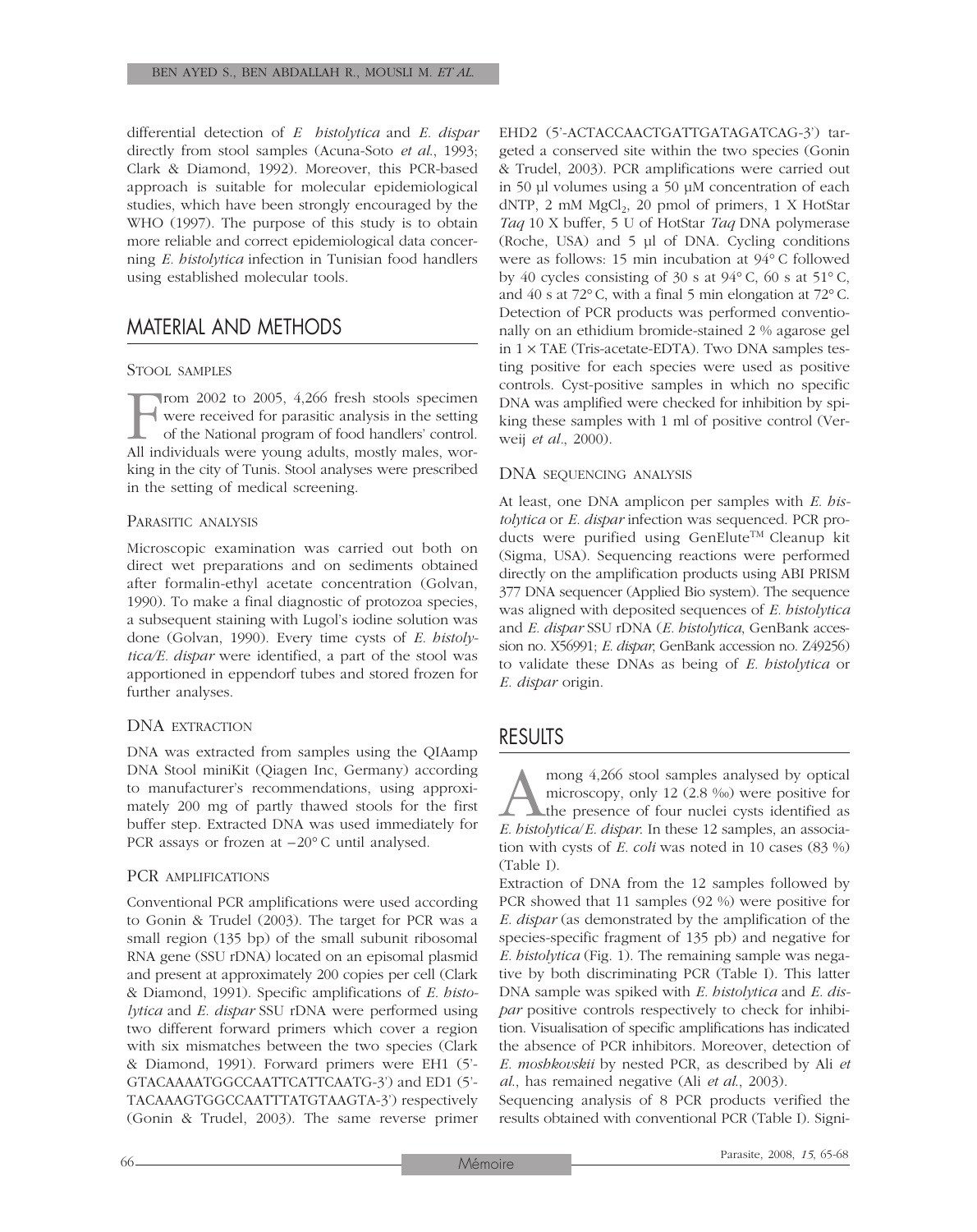| Patient | Stool aspect* | $E.b/E.d^{**}$ | Other parasites*** | PCR(E.d) | PCR(E.b) | Sequencing |
|---------|---------------|----------------|--------------------|----------|----------|------------|
|         |               | Cysts          | E.c                | $^{+}$   |          | E.d        |
|         |               | Cysts          | $E.c + D.f$        | $\pm$    |          | E.d        |
|         |               | Cysts          | D.f                |          |          |            |
|         |               | Cysts          | $E.c + E.n$        |          |          | E.d        |
|         |               | Cysts          | E.c                |          |          | E.d        |
|         |               | Cysts          | E.n                |          |          |            |
|         |               | Cysts          | $E.c + P.b$        |          |          | E.d        |
| 8       |               | Cysts          | E.c                |          |          | E.d        |
|         |               | Cysts          | $E.c + P.b$        |          |          | E.d        |
| 10      |               | Cysts          | E.c                |          |          | E.d        |
| 11      |               | Cysts          | E.c                |          |          |            |
| 12      |               | Cysts          | E.c                |          |          |            |

\* F: formed; L: liquid; \*\* *E.h/E.d*: *Entamoeba histolytica/Entamoeba dispar*; \*\*\* *E.c*: *Entamoeba coli*; *D.f*: *Dientamoeba fragilis*; *E.n*: *Endolimax nana*; *P.b*: *Pseudolimax butschlii*.

Table I. – Species identification of amoeba infection initially diagnosed by microscopy in food handlers.



Fig. 1. – Sample amplifications of stool specimens.

A - *E. histolytica* amplification. M: DNA molecular weight marker XIII, 100 bp ladder (Roche); lane 1, positive control; lanes 2-9, negative samples; lane 10, negative control.

B - *E. dispar* amplification. M: DNA molecular weight marker XIII, 50 bp ladder (Roche). Lane 1, positive control; lanes 2-3 and 5-9, positive samples; lane 4, negative sample; lane 10, negative control.

ficant alignments were obtained for all samples with *E. dispar* gene for ribosomal small subunit (EMBL accession Z49256). Very few nucleotide differences have been shown around position 190 where considerable number of nucleotide polymorphism with *E. histolytica* is reported (Clark & Diamond, 1991) (Fig. 2A). Six samples have shown a punctual insertion in position 204, whereas sequences were identical to the reference strain in one case and presented an insertion in position 208 in another case (Fig. 2B).

| А | 249256<br>x56991         | 192<br> --------+---------+------ <br>TACAAAGTGGCCAATTTATGTAAGTAA<br>ACTCTG |
|---|--------------------------|-----------------------------------------------------------------------------|
| в | 249256<br>SAMPLE1        | 192<br> --------+---------+------- <br>TACAAAGTGGCCAATTTATGTAAGTAA          |
|   | <b>Z49256</b><br>SAMPLE2 | 192<br> --------+---------+------- <br>TACAAAGTGGCC-AATTTATGTAAGTAA         |
|   | 249256<br>SAMPLE5        | 192<br> --------+----------+------- <br>TACAAAGTGGCCAATT-TATGTAAGTAA        |

Fig. 2 – A: Sequence differences between *E. dispar* (Z 49256) and *E. histolytica* (× 56991) ribosomal RNA genes.

B: Sequence differences between *E. dispar* (Z 49256) and *E. dispar* ribosomal RNA genes identified in the stool samples.

\* Nucleotide sequences identified in samples 4, 7, 8, 9 and 10 are identical to those of sample 2.

### **DISCUSSION**

I n food handlers, diagnosis of intestinal parasitic infection is annually attempted by stool ova and protozoan examination. Identification of parasite species still relies on microscopic examination of parasite morphology. Our current study has shown that 2.8 ‰ of the food handlers harbour *E. histolytica*/*E. dispar* cysts. The drastic decrease of the prevalence of *E. histolytica*/*E. dispar* in food handlers in comparison with previous data could be the result of the sanitary program performed within this population at risk (Aoun *et al*., 1999; Bel Hadj *et al*., 1994; Bouratbine *et al*., 2004; Gara *et al*., 1999). However, it could also reflect previous